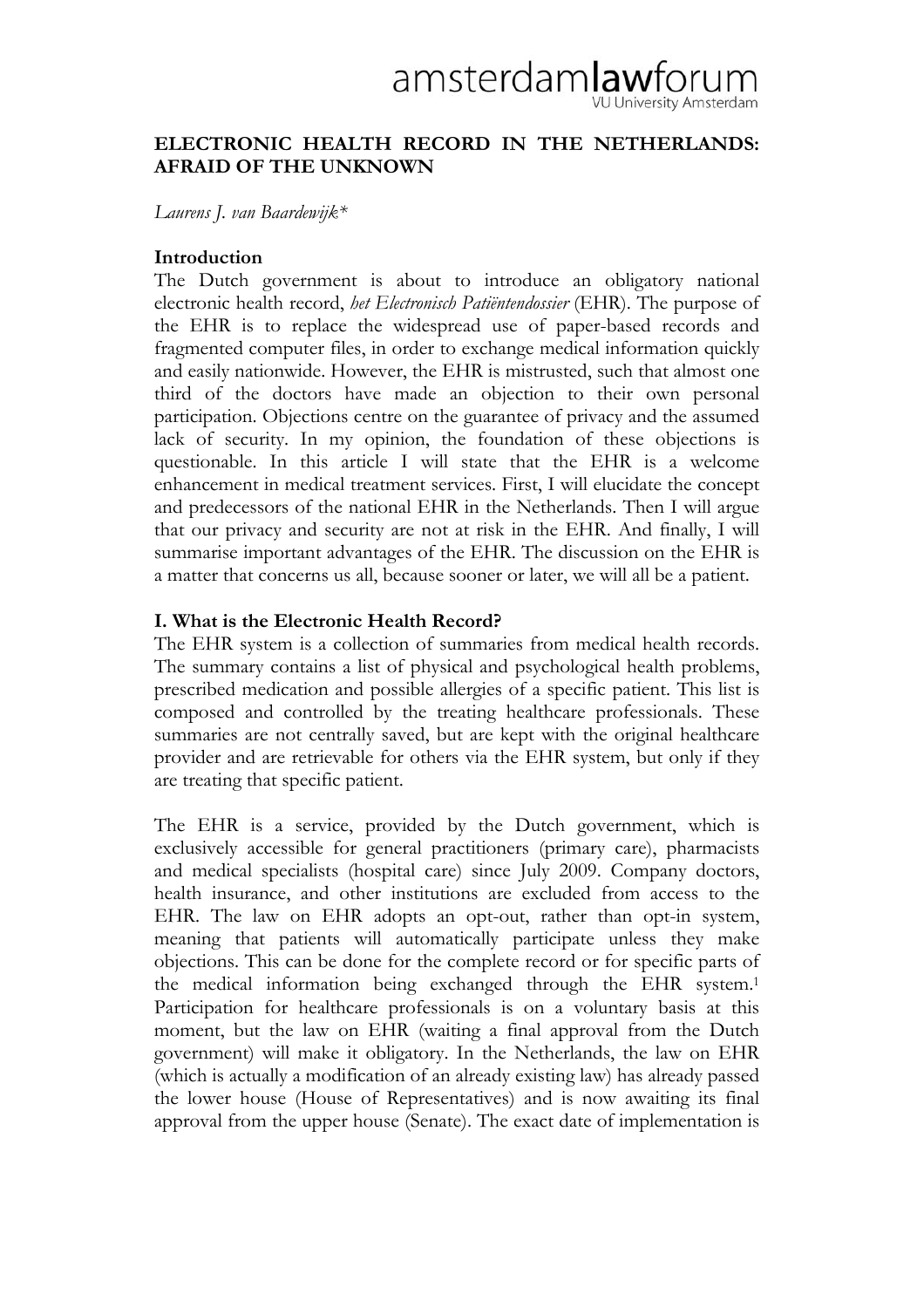unknown, because the discussion by the upper house is not expected to start until after the summer of 2009.[1](#page-1-0)

Before implementation, it became apparent that many people disagreed with the EHR. In November 2008 the Dutch government sent every citizen an information letter and an objection form, 3% filled in this form. In May 2009 an inquiry was sent to a random sample of general practitioners and medical specialists, and asked if they had filled in the objection form for their own personal participation. Almost one third (31%) claimed to have filled in the form and 25% were still considering it. The most commonly voiced objections focused on the unsatisfactory guarantee of privacy and the assumed lack of security.[2](#page-1-1) Patients can, however, prevent their information from being exchanged via the EHR system, although it might turn out to be disadvantageous for medical treatment or even be harmful for patients.

The Netherlands is not the only country planning a national electronic health record. For example, in the United States the economic recovery package concerning the financial crisis will provide bonus payments to doctors who adopt and effectively use electronic health records. President Obama has set a goal of computerising all of America's medical records within 5 years. Another example is Denmark, where a centralised computer database connects 98% of general practitioners, all pharmacists and all medical specialists.[3](#page-1-2)

#### **II. The Regional Predecessors of the Electronic Health Record.**

The electronic health record is not a new concept in medicine. The first regional electronic health record in the Netherlands was introduced in the academic hospital in Leiden on behalf of the Dutch government in 1972. This rudimentary version of the EHR was already capable of registration of a summary of diagnosis for each patient and for consulting laboratory test results. By 1978 the database contained information of 350000 patients with 500000 diagnoses and 2000000 laboratory test results.[4](#page-1-3) In the last three decades regional predecessors have been introduced on a large-scale, and today information from nearly eight million patients (on a population of 16.5 million people) is being exchanged via the regional electronic health records.<sup>[5](#page-1-4)</sup> It is just a small step to exchange this information nationwide with the EHR.

 $\overline{a}$ 

*TIME* 2009, [http://www.time.com](http://www.time.com/) (accessed on 27 August 2009).

<span id="page-1-0"></span><sup>∗</sup> *Laurens J. van Baardewijk, student in Medicine, Leiden University, The Netherlands.* 

<sup>1</sup> See: S. Nouwt, 'Nog Steeds Onduidelijkheden rond de Wet EPD', *Medisch Contact*, 6 May 2009[,http://medischcontact.artsennet.nla](http://medischcontact.artsennet.nl/)n[dhttp://medischcontact.artsennet.nl/tijdschrift/](http://medischcontact.artsennet.nl/tijdschrift/Tijdschriftartikel/Nog-steeds-onduidelijkheden-rond-de-Wet-EPD.htm) [Tijdschriftartikel/Nog-steeds-onduidelijkheden-rond-de-Wet-EPD.htm](http://medischcontact.artsennet.nl/tijdschrift/Tijdschriftartikel/Nog-steeds-onduidelijkheden-rond-de-Wet-EPD.htm) (accessed on 27 August 2009).

<span id="page-1-2"></span><span id="page-1-1"></span><sup>2</sup> M. Katzenbauer, 'Te Vroeg voor Landelijk EPD', *Medisch contact,* (20) 2009, pp. 880-883. 3 See: E. Harrell, 'In Denmark's Electronic Health Records Program, a Lesson for the U.S.',

<span id="page-1-3"></span><sup>4</sup> E.J. Groenevelt, J.A. van Nieuwkoop, C.G. Wouters, A.D. de Jonge, 'Nobin-Zis-Project', *Centrum* 1978-8, pp. 207-210.

<span id="page-1-4"></span><sup>5</sup> A. Nieuwenhuijzen, Kruseman & L. Wigersma, 'Klink moet stoppen met zijn landelijk EPD; Patiëntendossier', *NRC Handelsblad,* 2009, 14 May 2009, p. 7.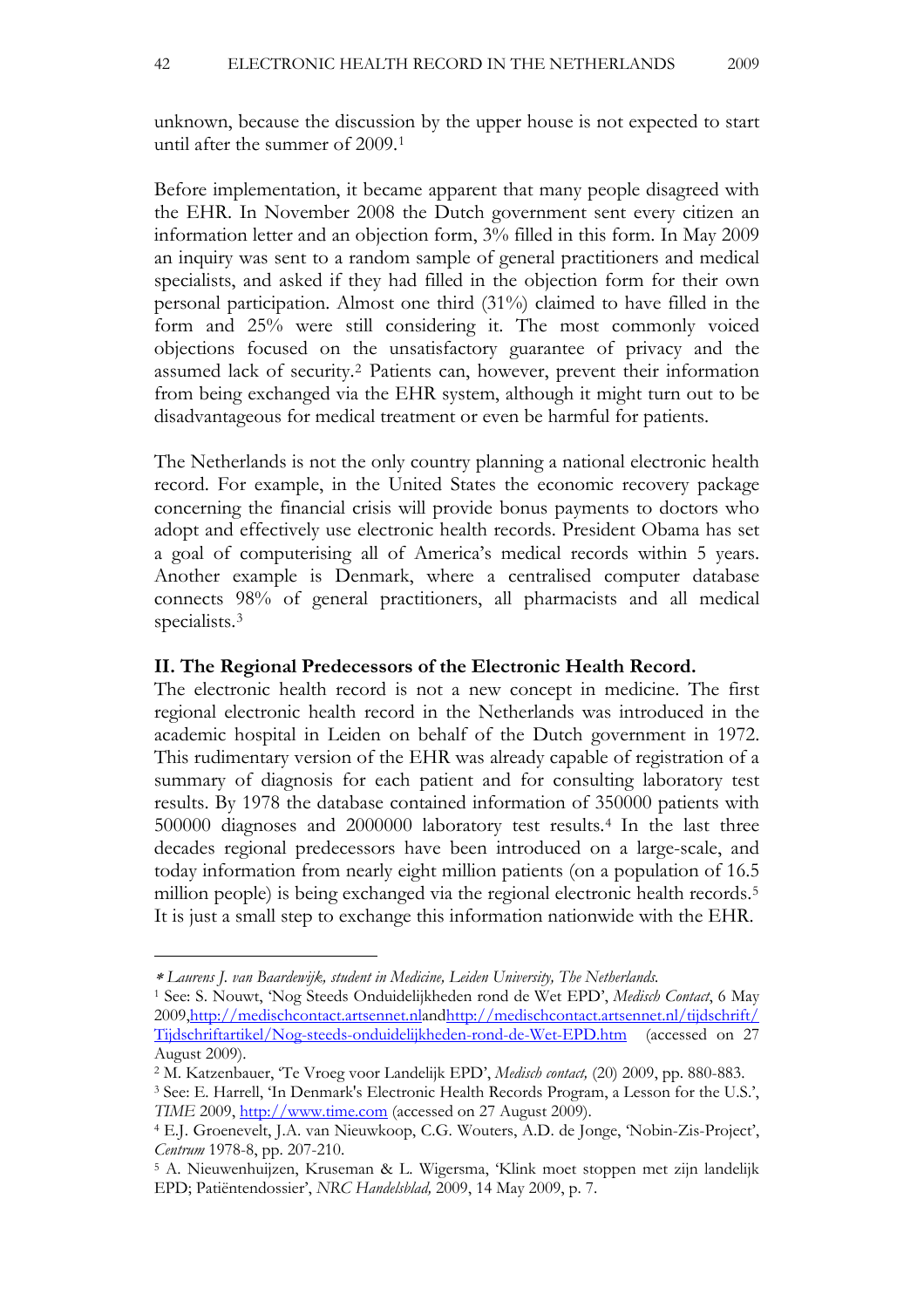To sum up, the EHR is a carefully controlled exchange platform for summaries of healthcare records, and is the product of a continuous development. With the introduction of the law on EHR, healthcare professionals are obliged to participate. However, patients can object to their information being exchanged via the EHR system.

## **III. Is our Privacy in Danger?**

There is doubt concerning the guarantee of privacy in the EHR, and this doubt is as old as the first regional health record. Below I will discuss three issues concerning the privacy of patients in the EHR: autonomy, confidentiality and security.

The first interpretation of privacy can be described as the right to decide for yourself who may read your health record and who may not. The newly formed law on EHR, as well as the already existing law on medical treatment, states that a person has the right to object to his records being exchanged via the EHR (partly or totally). In practice, this can be done either by submitting an objection form, or by contacting a specific heath care provider. Thus, the autonomy of patients is still guaranteed in the EHR.

The second explanation of privacy considers confidentiality. This is a concept in medicine derived from the Hippocratic Oath (which goes back to the 4th century B.C.) and is traditionally taken by medical students to ethically practice medicine: "Whatever I see or hear in the lives of my patients, whether in connection with my professional practice or not, which ought not to be spoken of outside, I will keep secret, as considering all such things to be private."[6](#page-2-0) This oath is of no legal force or relevance, but all healthcare professionals have to sign a pledge of secrecy. It follows that medical professionals are forbidden to use the EHR for anything other than medical reasons. This is controlled by both the medical disciplinary tribunal and Dutch criminal law.

The third explanation of privacy is that of security of the system. First, the information in the EHR is better secured than that of non-electronic information systems. An example can clarify this. In November 2008 a reporter of RTV West, a local Dutch radio network, asked for a copy of medical records in several hospitals and asked to fax them to his home. He easily got six out of eight requests without any questions. In the two other cases the hospitals solely requested a written permission (i.e. a signature).[7](#page-2-1) Such a mistake cannot be made in with the EHR, because authorisation is required when consulting the EHR, and the EHR only allows the healthcare provider treating a patient to consult his or her medical information. Second,

 $\overline{a}$ 

<span id="page-2-0"></span><sup>6</sup> M. North, 'The Hippocratic Oath', *National Library of Medicine*, 2002, [http://www.nlm.nih.gov/hmd/greek/greek\\_oath.html](http://www.nlm.nih.gov/hmd/greek/greek_oath.html) (accessed on 27 August 2009). 7 See: J. van Vegchel, 'Medische gegevens liggen op straat', *RTV West,* 11 November 2008,

<span id="page-2-1"></span>[http://www.westonline.nl](http://www.westonline.nl/) (accessed on 27 August 2009)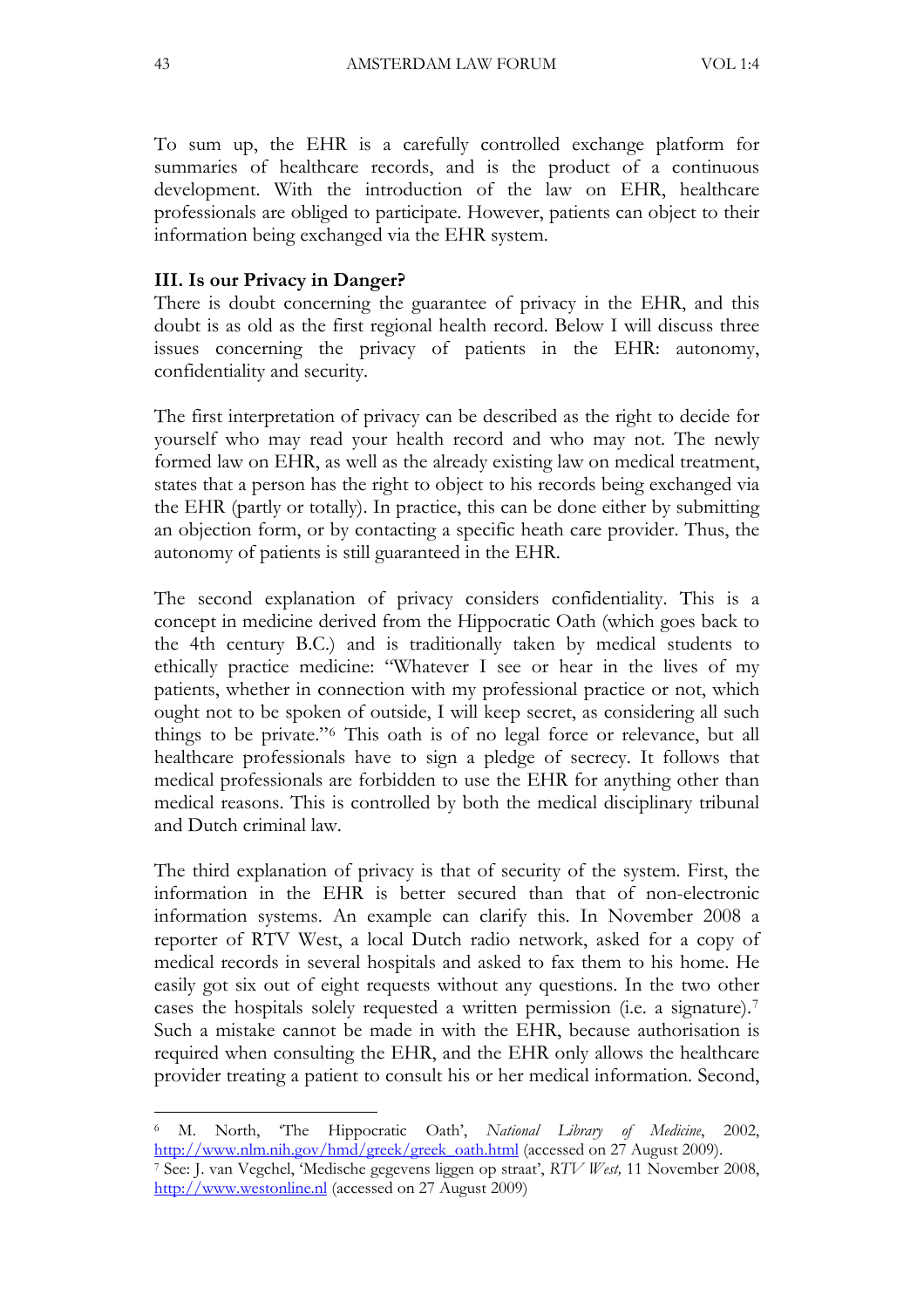a record is maintained of who has received information from a specific patient and when, in order to ensure that healthcare providers are justifiably consulting medical information. In addition, patients can check this file for incorrect usage. Security is a technical problem that can be solved with ongoing technological progress. We will have to learn from other fields such as banking systems for making an airtight security system.

## **IV. Advantages of the Electronic Health Record.**

There are several expected advantages of the EHR. The most important advantage, in my opinion, is a smaller chance of making treatment errors. By consulting the EHR, medical staff sees what medicines have been prescribed or which treatment has been chosen, and can adapt to it. The EHR checks chosen treatment plans for possible contraindications or allergies and, if so, a notification appears. Furthermore, with the electronic record it is more difficult to make errors through miscommunication because of unreadable handwriting.

People tend to go to their hometown for medical care, but that is not always an option. Healthcare shopping is increasing, because of waiting lists or specialised centers. The advantage of the EHR is that it will enable healthcare providers to consult a patient's current information quickly and easily, instead of the slow and possibly unsecured communication via fax machine, paper letters, or e-mail. This is essential in an acute setting or during severe illness, in which patients themselves are not always able to coherently reproduce their crucial medical history. It is also more convenient for a patient to have their medical information readily available.

With an electronic health record, it is easier to standardise treatment or introduce clinical pathways. A clinical pathway is a standardised treatment protocol, to streamline multidisciplinary patient care of common diagnoses. These clinical pathways could serve as useful tools for medical decisionmaking in the future. For example, this system could introduce new concepts or signal problems with treatment. Also, it may be possible to communicate with patients by question forms. These are features that exceed the capabilities of current electronic health record that currently only act as documenter and collector of information. However, eventually the EHR will not only be a documenter, but also a new instrument in medical treatment.

The EHR makes data collection possible on a large scale, previously unknown in medical research. Analysis of these data (made anonymous for research purposes) can monitor public health, signal side effects and compare medical facilities and healthcare providers. It can therefore improve medical knowledge and treatment. [8](#page-3-0)

<span id="page-3-0"></span> $\overline{a}$ 8 M.A. Rodwin, 'The case of public ownership of patient Data', *JAMA* 2009-302, pp. 86- 88.